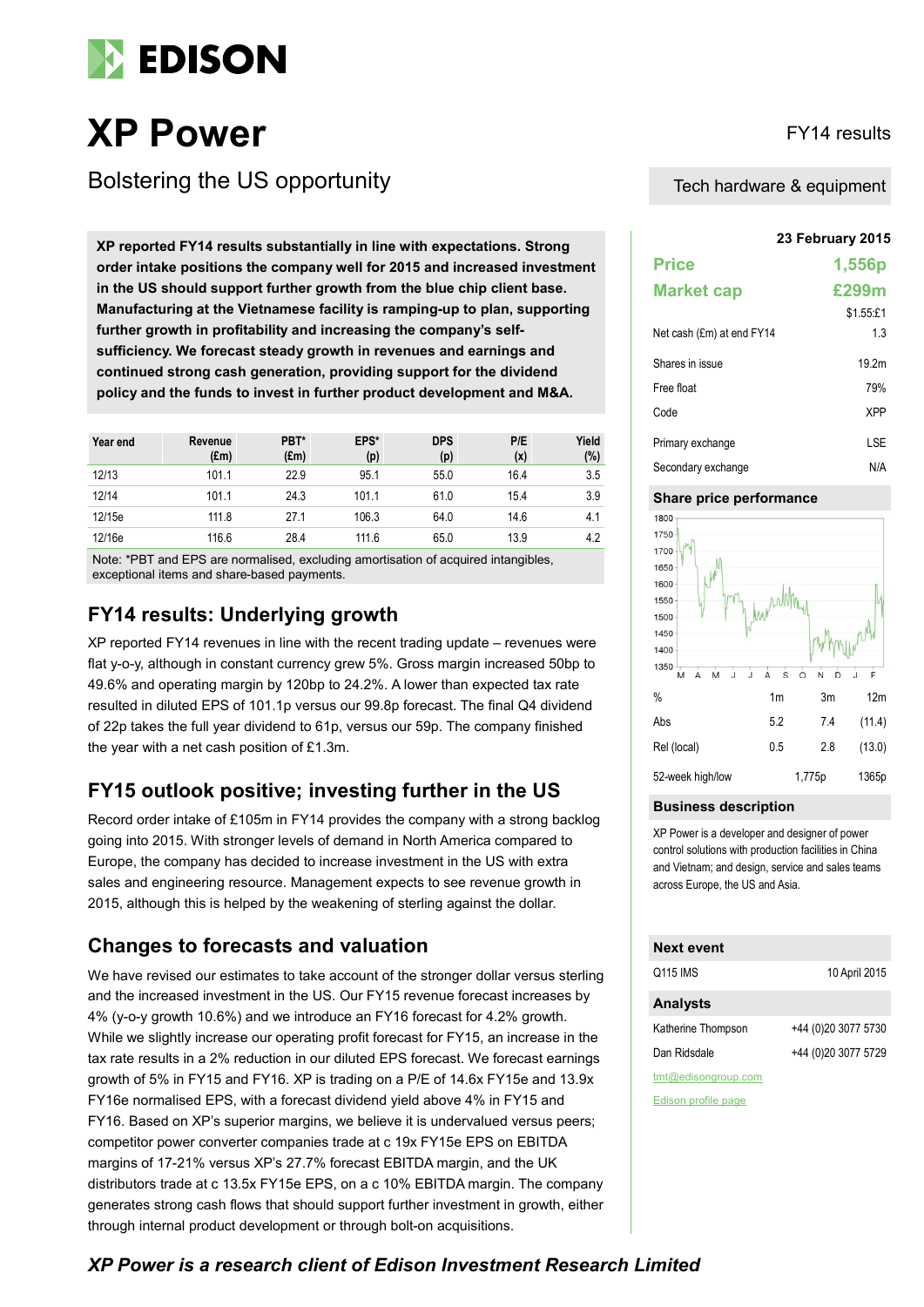

### **Investment summary**

### **Company description: Power converter solutions**

XP Power designs, manufactures and distributes power converter solutions to original equipment manufacturers (OEMs) in the healthcare, technology and industrial markets. The group has its headquarters in Singapore, and to remain close to its global customer base, has sales, design and engineering presence in the US, Europe and Asia. Unlike many in the industry, XP is vertically integrated – its manufacturing facilities in Asia allow the company to maintain quality control, improve flexibility, reduce product costs and minimise lead times.

### **Financials: Steady growth**

XP's reported flat revenues in FY14 mask constant currency growth of 5%. The company managed to improve gross and operating profitability despite flat revenues, and slightly lower tax resulted in a small upside to our earnings forecast. We have factored in constant currency revenue growth of 4% for both FY15 and FY16 and a very gradual increase in gross margins over that period. We also take into account increased headcount in the US to support sales and engineering. While our FY15e operating profit increases, a higher tax rate (from 21% to 24%) results in a small cut to forecast EPS. We forecast earnings growth of 5% in FY15 and FY16.

#### **Exhibit 1: Changes to forecasts**

|       | <b>LATING 1. URRINGS to TULECASTS</b> |       |          |            |      |          |               |      |          |  |
|-------|---------------------------------------|-------|----------|------------|------|----------|---------------|------|----------|--|
|       | <b>EPS</b>                            |       |          | <b>PBT</b> |      |          | <b>EBITDA</b> |      |          |  |
|       | Old                                   | New   | $%$ chq. | Old        | New  | $%$ chg. | Old           | New  | $%$ chg. |  |
| 2014  | 99.8                                  | 101.1 | 1.3      | 24.4       | 24.3 | (0.3)    | 27.8          | 27.6 | (0.6)    |  |
| 2015e | 108.5                                 | 106.3 | (2.0)    | 26.5       | 27.1 | 2.2      | 29.9          | 30.9 | 3.4      |  |
| 2016e | N/A                                   | 111.6 | N/A      | N/A        | 28.4 | N/A      | N/A           | 32.5 | N/A      |  |
|       |                                       |       |          |            |      |          |               |      |          |  |

Source: XP Power, Edison Investment Research

### **Valuation: Dividend provides strong support**

The stock has declined 13% over the last 12 months as the mixed economic environment prevented revenue and earnings upgrades, although we note that the company achieved underlying revenue growth and grew gross and operating margins over the year. XP now trades on a P/E of 14.6x FY15e and 13.9x FY16e adjusted EPS, with a forecast dividend yield of 4.1% in FY15 and 4.2% in FY16. Competitor power converter companies are trading at around 19x FY15e EPS on EBITDA margins of 17-21% versus XP's 27.7% forecast EBITDA margin. The UK distributors are trading on c 13.5x FY15e EPS, on a c 10% EBITDA margin. Based on XP's superior margins, the company is undervalued versus peers, and is further supported by its dividend yield. Our forecasts assume a steady increase in bookings as XP benefits from its US investment and market share wins elsewhere. Strong forecast cash generation should enable the company to invest in further growth, either through internal product development or through the bolt-on acquisitions it continues to evaluate.

### **Sensitivities: End-market demand, currency**

XP Power has cyclical exposure to global industrial, technology and healthcare markets and is therefore sensitive to end-demand and product development expenditure in these markets. Visibility of customer volumes is limited and, as such, individual customer orders can be volatile. With the majority of XP's revenues, manufacturing costs and opex US dollar-denominated, currency will continue to add volatility to XP Power's reported revenues, although it will have less impact at the net income level. XP also has more limited exposure to the euro/sterling exchange rate; to minimise this, the company has hedged estimated euro-denominated income in 2015.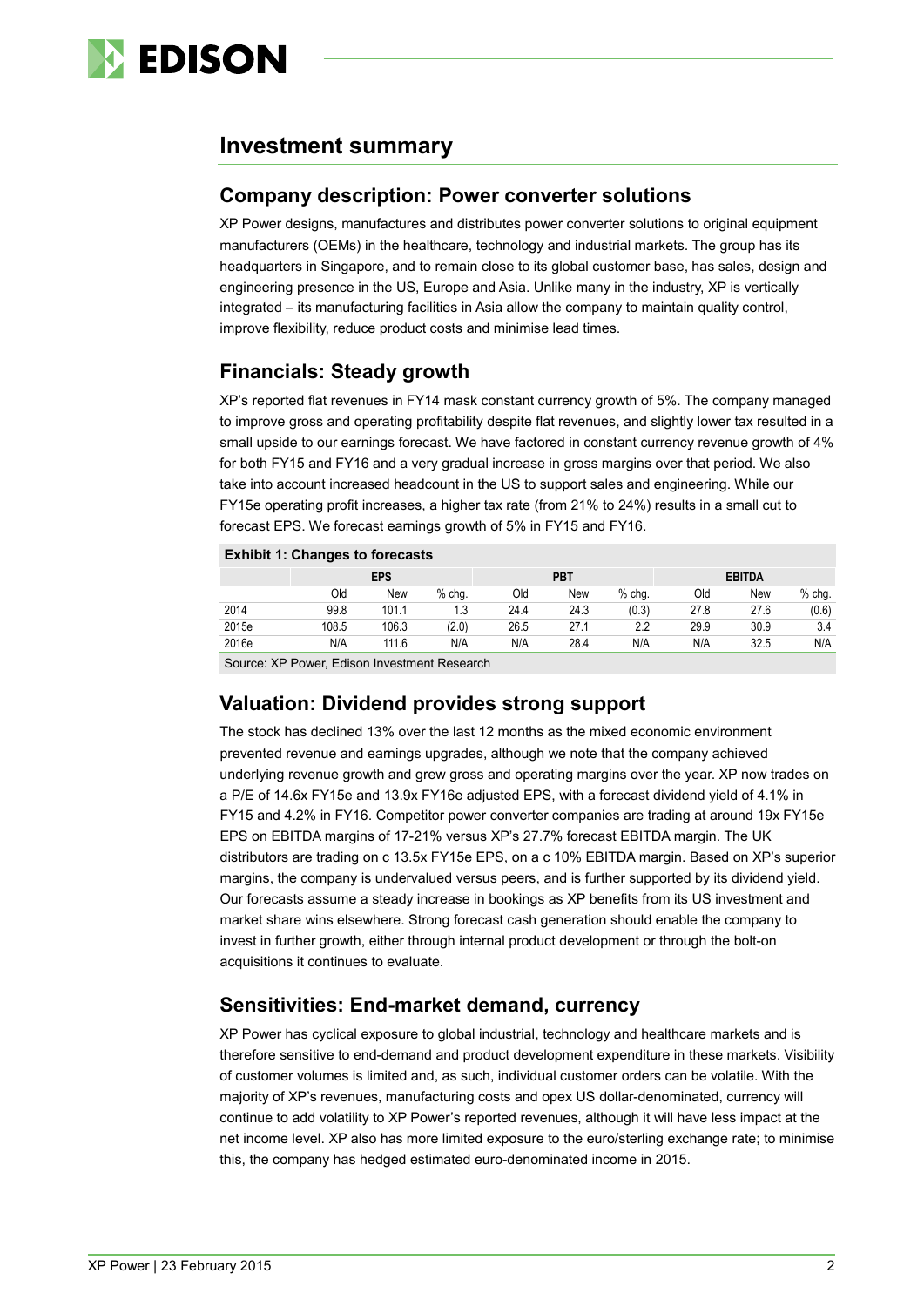

## **Company description: Power conversion solutions**

XP Power designs, manufactures and distributes power converter solutions to OEMs in the industrial, healthcare and technology markets. Power converters take the high-voltage alternating current output from the mains supply and convert it into various lower-voltage, stable direct current outputs that are required to drive most electronic equipment. Over the last 12 years, the company has transitioned from being a distributor to designing and manufacturing the majority of its products. The group has its headquarters in Singapore and has manufacturing facilities in China and Vietnam. To provide customers with high-quality service and support, it has design, engineering and sales functions in the US, Europe and Asia.

### **Background: Specialist designer and manufacturer**

XP Power was formed as a specialist distributor of power converters in 1988 (based in Pangbourne, UK). Subsequently, the business merged with Foresight (California, US) and IPS (New England, US) on flotation in 2000 to form a distributor with over \$100m of sales.

In 2002, the board decided to begin developing its own IP and designs, and bought Switching Systems International (California, US), which designed its own configurable power converters with an outsourced manufacturing model. Since then the group has continued to develop its own products and brand. From 2005, management started building in-house manufacturing capacity in China and, more recently, in Vietnam (discussed further on page 4).

The company sells through 27 sales offices and multiple distributors across Europe, Asia and North America. Direct sales presence was added in Israel and Japan in 2014. XP has engineering service functions in Northern California, Germany and the UK.

### **Growth strategy**

XP's strategy to drive revenue and profitability growth and to continue to gain market share is as follows:

- **Increase contribution of own-design products.**
- **Manufacture own products.**
- **Develop a strong pipeline of leading-edge products**
- **Target key blue chip customer accounts.**
- **Increase penetration of existing key accounts.**
- **Further expand high-efficiency ('green') product offering.**

We discuss the progress XP has made in each of these areas below.

### **Own-IP products drive margin progression**

XP Power's business splits along three business lines:

- Own-manufactured product (66% of FY14 revenues). Products designed by XP, ownership of 100% of the IP and manufactured in its Shanghai or Vietnam facility. This includes engineered solutions where XP power supplies are customised for specific customer end-product design requirements, ie designing and engineering additional casings, metalwork, circuitry, connectors.
- Labelled products (28%). Customer requirements identified and product design specified by XP, but products sourced from third-party manufacturers and labelled under the XP brand.
- Distribution (6%). Supply of third-party products.

XP's decision to move from distribution to design and manufacture of its own products has paid dividends in terms of margin growth: gross margins grew from 31.9% in 2002 to 49.6% in FY14,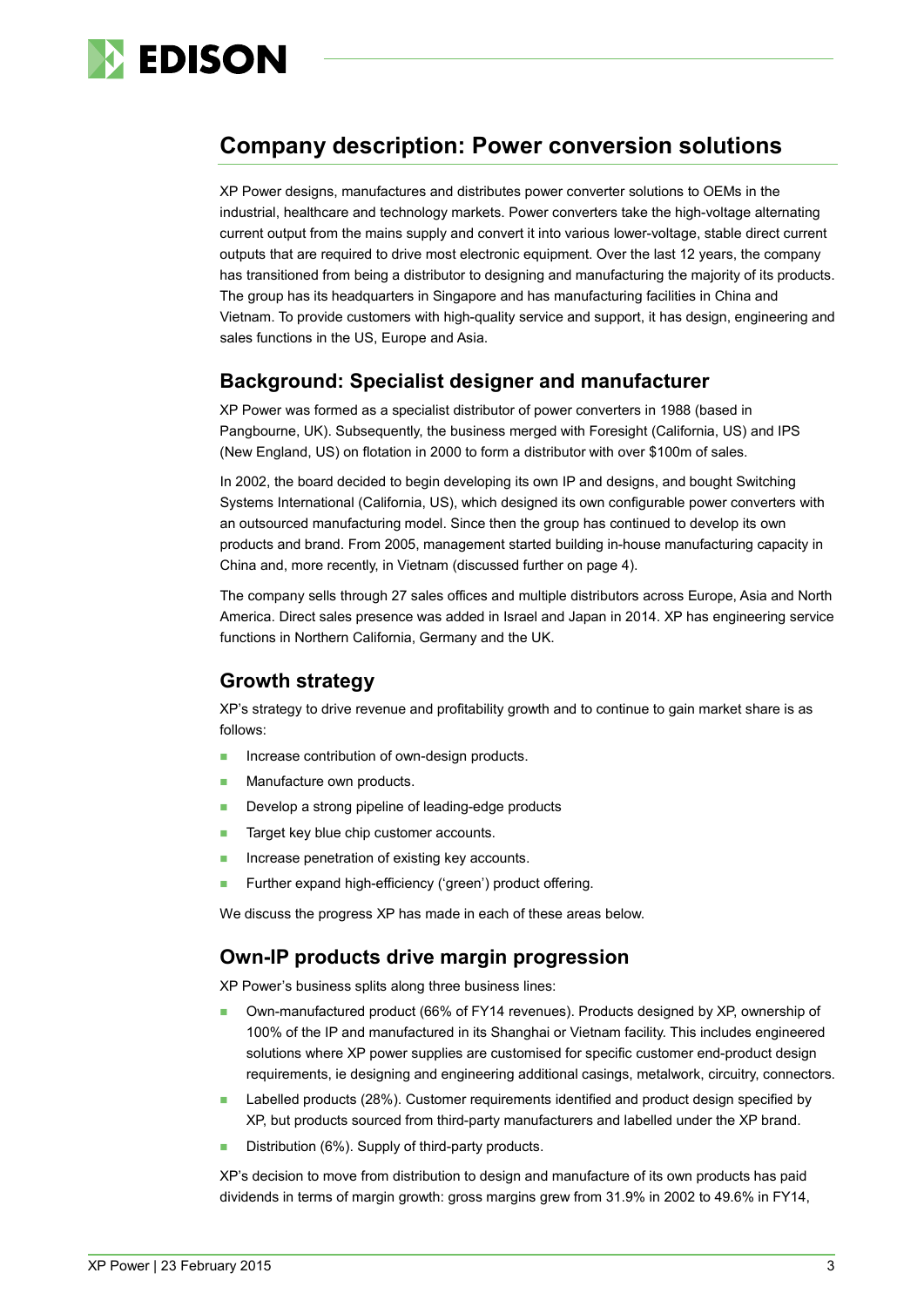

and over the same period operating margins grew from 3.9% to 24.2%. The company's long-term target is to generate 75% of sales from own-designed product, compared to 66% achieved in 2014.

### **In-house manufacturing reaches critical mass**

XP used to outsource manufacturing, but in 2005 it decided to build in-house capacity. Management formed a joint venture with Fortron Source to manufacture power converters in Kunshan (near Shanghai) in China. The joint venture, Fortron XP Power (Hong Kong), started production in 2006. In 2008, management bought out the remaining 50% of the joint venture manufacturing facility and built a new factory on the same site adjacent to the existing facility. This quadrupled XP Power's manufacturing capacity when it became operational in 2009. By the end of 2014, the Chinese facilities were operating at c 80% capacity. The company previously used a subcontractor for a proportion of own-design products, but phased this out through 2012, bringing the manufacture of 200 products in-house. In 2014, two-thirds of product sold was manufactured internally and this will grow further as utilisation of the Chinese facility increases.

In addition to making its end-products at this facility, XP has started integrating vertically with the small-scale production of magnetic components. This gives XP more control over the manufacturing process (important for some customers) and assists the design teams by shortening design cycles.

#### **Expanding manufacturing into Vietnam**

To reduce XP's exposure to rising Chinese labour costs and gain more control over the manufacturing process, XP expanded manufacturing into Vietnam. The company purchased land close to Ho Chi Min City in Vietnam, which could ultimately triple the expected output from the Chinese factory. Construction of the first phase (which is approximately the same size as the Chinese facility) was completed in December 2011. The second phase, of equivalent size to the first, will be constructed as demand dictates.

Magnetic components require a high labour component, hence the decision to manufacture them in a lower labour cost country. XP started producing magnetic components at the Vietnamese facility in Q112, with the facility breaking even in June 2013. By the end of 2014, XP was manufacturing virtually all of its magnetics requirements in-house, with the target of being completely self-sufficient by the end of H115. In H214, the company also started manufacturing power converters in the Vietnam facility. The facility started with some of the less complex converters, and once qualified, their production was shifted entirely from China to Vietnam. The facility continues to qualify additional converter products, and will run production in parallel with the Chinese facility until it achieves acceptable yields on those products. This process should free up capacity in China for more complex product. Management expects the facility to produce power converters with a sales value of c \$6m in 2015.

### **Targeting blue chip customer base**

#### **Mixed customer base provides stability in revenues**

XP Power has over 5,000 direct active customers, of which no customer makes up greater than 6% of revenues. In 2014, the top 30 customers made up 40% of revenues. XP Power supplies power converters to three key markets: industrial, healthcare and technology (see Exhibit 2).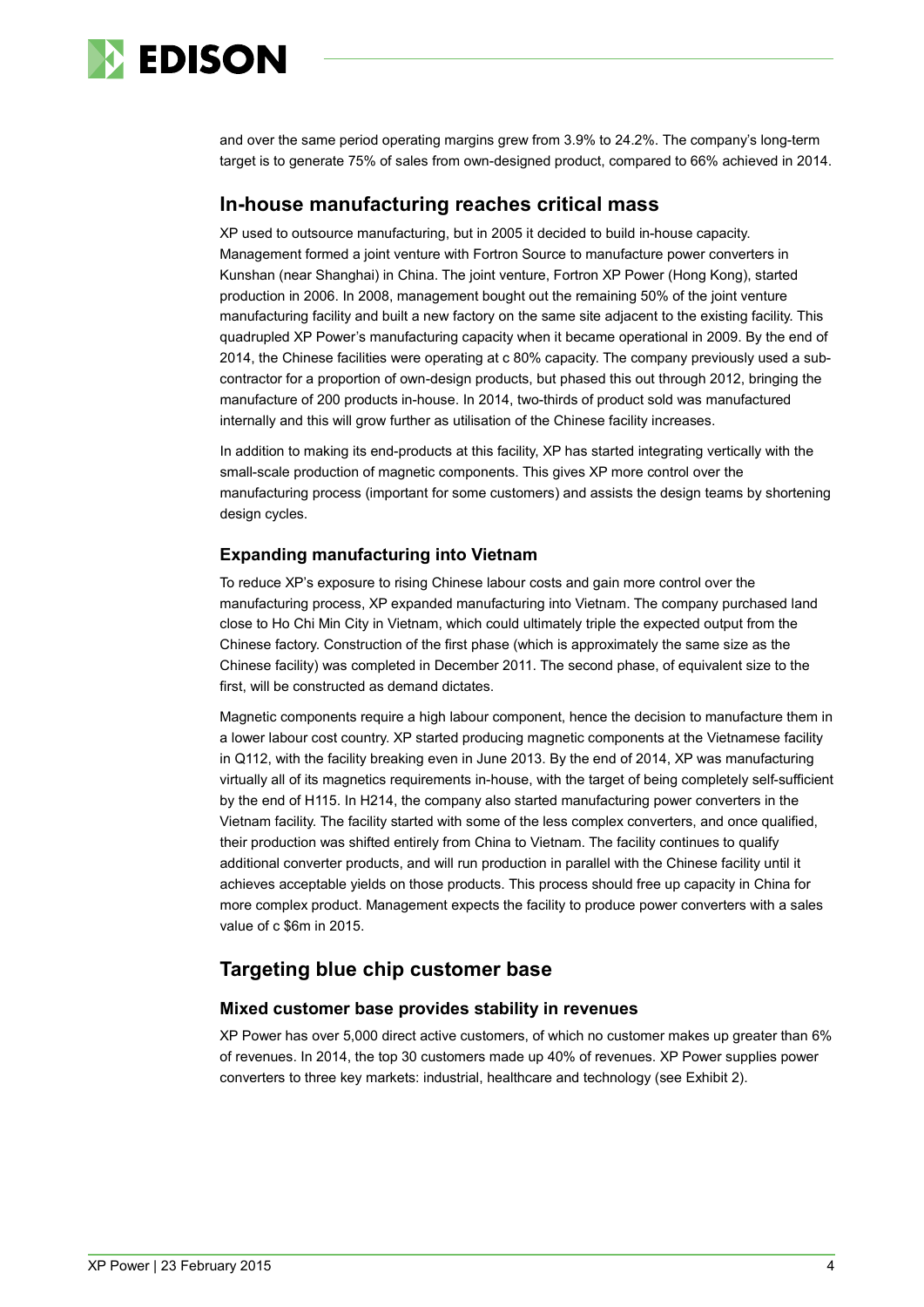

#### **Exhibit 2: End-market breakdown**

| <b>Sector</b>    | <b>FY14</b><br>revenue split | <b>Selected customers</b>           | <b>Types of products</b>                                                                                                                                                                                                                                                                        |
|------------------|------------------------------|-------------------------------------|-------------------------------------------------------------------------------------------------------------------------------------------------------------------------------------------------------------------------------------------------------------------------------------------------|
| Industrial       | 49%                          | ABB, Agilent, 3DSystems,<br>Danaher | Factory automation, automated test equipment, industrial control, 3D printing, test & measurement,<br>instrumentation, hazardous environments, defence, avionics.                                                                                                                               |
| Healthcare       | 31%                          | Philips, GE, Stryker                | Medically approved power solutions for use in patient vicinity applications and in the lab<br>environment, including homecare devices, highly efficient convection-cooled designs for low-noise<br>patient area devices and defibrillator-proof DC-DC converters for applied part applications. |
| Technology       | 20%                          | Applied Materials, Lam<br>Research  | Semiconductor production equipment, audio visual broadcast equipment, mobile and wireless<br>communications, computing and data processing.                                                                                                                                                     |
| Source: XP Power |                              |                                     |                                                                                                                                                                                                                                                                                                 |
|                  |                              |                                     |                                                                                                                                                                                                                                                                                                 |

#### **Exhibit 3: Geographical split by end-market**

| <b>Healthcare</b> | <b>FY13</b> | <b>FY14</b> |           | v-o-v Industrial | <b>FY13</b> | <b>FY14</b> | $V-O-V$ | Technology         | <b>FY13</b> | <b>FY14</b> | $V - O - V$ |
|-------------------|-------------|-------------|-----------|------------------|-------------|-------------|---------|--------------------|-------------|-------------|-------------|
| N. America        | 19.7        | 19.5        | $(1.0\%)$ | North America    | 19.0        | 19.9        |         | 4.7% North America |             | 11.9        | 5.3%        |
| Europe            | 9.4         | 10.2        | 8.5%      | Europe           | 25.3        | 25.5        |         | 0.8% Europe        |             | 6.5         | (28.6%)     |
| Asia              |             |             | 18.2%     | Asia             |             | 3.6         | 12.5%   | Asia               |             | 2.7         | $(10.0\%)$  |

Source: XP Power

Exhibit 3 shows the split of revenues by geography and end-market over the last two years. In North America, the company benefited from design wins with several larger blue chip companies, with reported growth of 2.5% and US dollar growth of 8.3%. The European market was the most challenging: in the UK, where XP has a mature market share, business was slow; conversely business in Germany and Southern Europe was better than expected considering the economic environment, with XP gaining market share. Revenues grew 4.1% in Asia, or 9.6% on a US dollar basis, helped by the addition of direct sales presence in Japan. On a sector basis, **Industrial** is the most fragmented. Areas where the company is seeing demand include 3D printing, industrial printing, LED lighting, smart grid and test & measurement. The **Healthcare** business saw strong growth in Europe in 2014. Although North America shows a reported revenue decline, the company saw growth on a constant currency basis, and made gains with the top three healthcare companies. The **Technology** business declined 3% in 2013 (as semiconductor equipment customers cut orders in response to weak demand from their customers) and a further 10% in 2014. While semiconductor equipment customers returned to order growth in 2014 (at 7.6% of FY14 revenues), this was more than offset by weaker demand in the UK as several products went end-of-life. In Asia, the company partially compensated for a large customer's product going end-of-life with several smaller wins from other customers.

#### **Blue chips attracted by in-house production**

XP's in-house manufacturing helps the company to sign up new blue chip companies, particularly in the medical equipment and semiconductor equipment markets. Stable and secure power supply is so crucial to the operation of these customers' products that they demand complete control over their supply chain and product manufacture to ensure quality. With the ramp-up of in-house manufacturing capacity, XP Power continues to gain healthcare design wins.

#### **Increase penetration in existing accounts**

#### **Wide product range, with focus on customer-specific requirements**

XP aims to have the most comprehensive and up-to-date product range in its target markets. In 2014, XP spent £5.7m on R&D (before capitalisation and amortisation), up 7.5% compared to 2013. The company introduced 26 new products in 2014 (versus 31 in 2013 and 19 in 2012). The company splits its R&D activities between developing new standard products and developing modifications to existing products to meet specific customer requirements. Currently, over half of products sold have been modified from the original standard product. The company is adding engineering resource in the US to support growth of the larger customer base.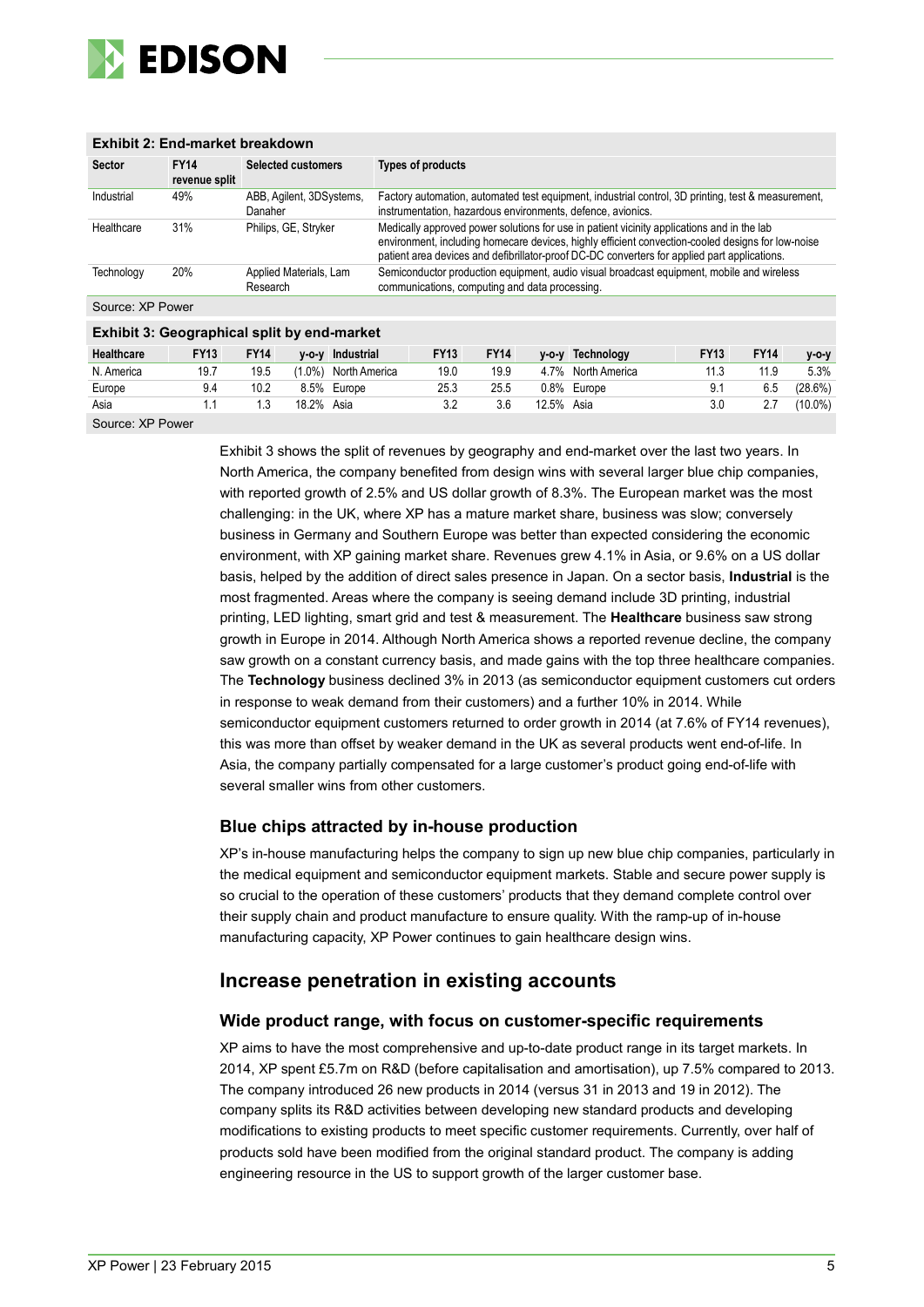

#### **Cross-selling opportunities**

In many blue chip companies, XP needs to seek approval from a corporate purchasing team before any engineer can use XP product. This means that once approval has been obtained, XP has the potential to sell into all the businesses within that company. In some cases, the distinction is made between approved and preferred suppliers. XP's goal is to get onto the preferred supplier list, and availability of in-house manufacturing capability is helping this process. XP has received corporate approvals from all of the main healthcare equipment companies and consequently expects to see higher growth rates in this market in the medium term as it expands its share of business at each customer.

XP recently implemented a new CRM platform across the business to ensure fast and efficient communication company-wide to support customers' global operations. The company also rolled out SAP ERP software to its North American operations, the last region to have access to this technology.

#### **Varied product lifecycles improve visibility**

Products in each end-market have very different life cycles. For example, a medical device could have a product life cycle of 10 years or more. Once a power converter is designed into this product, it is likely to remain in it for the full life of the product. Conversely, technology-related products such as routers have much shorter lives, sometimes as short as two years. On average, product life cycle is five to seven years. XP's balanced mix of end-customers means it has a fairly high level of revenues that are recurring in nature.

### **High efficiency products support 'green' credentials**

XP established an Environmental Committee in 2009 with the goal of becoming the industry leader on environmental issues. XP is a full member of the Electronic Industry Citizenship Coalition (EICC), has adopted the EICC's Code of Conduct and is an active member of the Environmental Sustainability and Water working groups.

XP incorporated green technologies into the new Vietnamese facility, and received the Gold Plus rating by the Singapore Building and Construction Authority for non-residential buildings in tropical climates. This is the first BCA Green Mark industrial facility in Vietnam and is the industry's most environmentally friendly building. As a result, in 2011 XP was included in the FTSE4Good Index.

Having manufacturing facilities and products that meet high environmental standards helps XP to win approved supplier status with large OEMs, but its main ongoing contribution to sustainability is to design ever more efficient power converters. For example, a 95% efficient product such as the CCM250 only wastes 5% of the input energy, thereby requiring a lower power input to achieve the same output as a device operating at a lower efficiency. The wasted power is often converted to heat, which in turn requires additional power or physical heat sinks to provide cooling, adding to the upfront and running costs of the product. In 2014, XP launched two new high efficiency products, the CCB200 and CCL400, neither of which requires fan cooling.

In FY14, sales of 'green' (ie high-efficiency) products grew 36% to make up 18.4% of revenues. compared to 13.6% in FY13.

### **Market outlook**

XP Power has slowly been winning share in a large, fragmented market. We believe the company will continue to grow share with its combination of in-house design and manufacturing.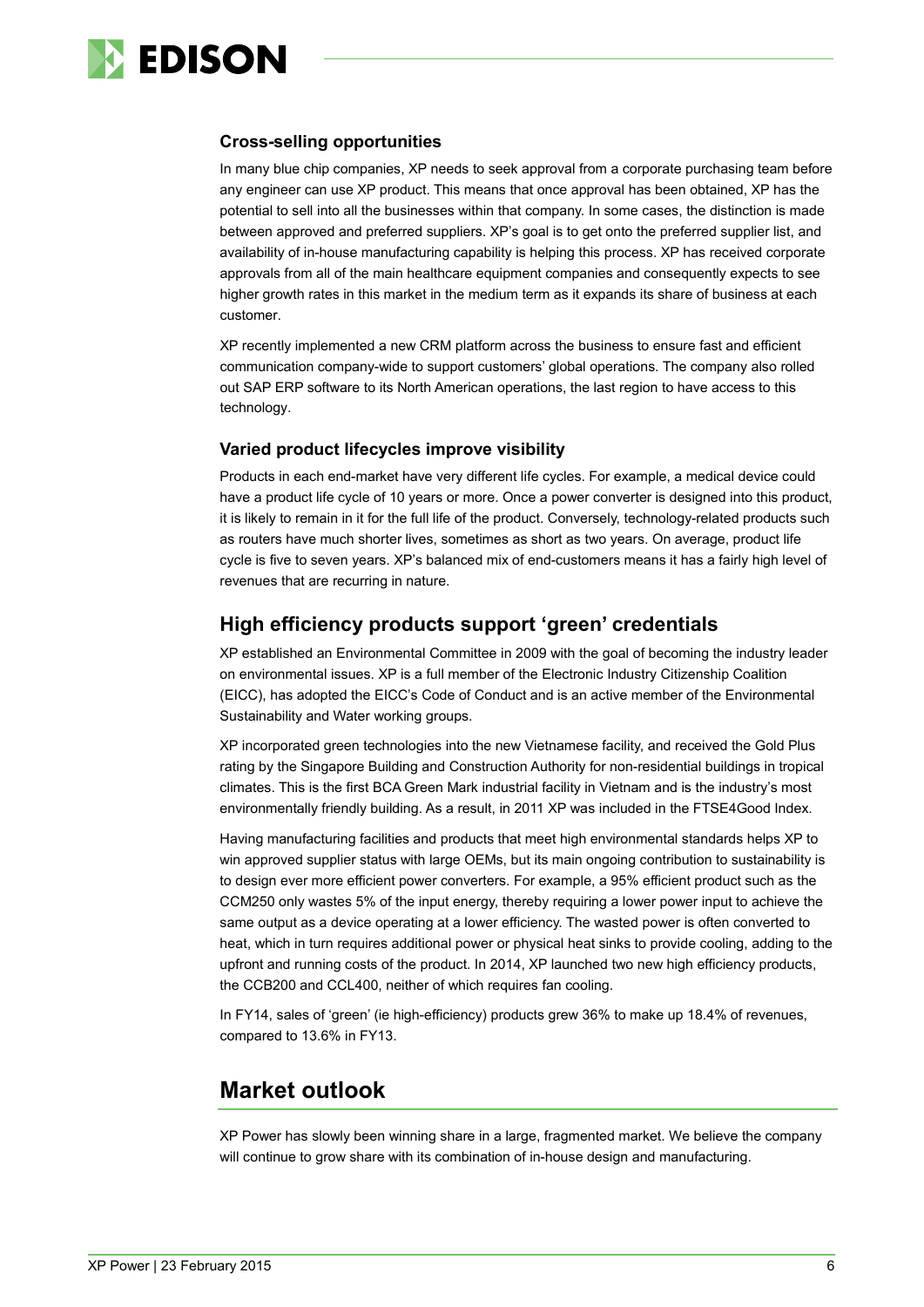

### **Strong competitive position in the power market**

XP Power operates in a market that was estimated to be worth c  $£1.7$ bn in 2013 (source: Micro-Tech Consultants). The market is fragmented, with no player having more than a 10% global share. Based on Micro-Tech Consultants' market statistics, XP Power estimates its global market share stands at 6%, with a joint top position in Europe at 11% market share and the top position in the US with 8% market share. XP's share in Asia (the largest geographical market at £650m in 2013) stands at only 1%, but the company's presence in Singapore, China and Vietnam represents an opportunity for XP to grow this.

XP Power does not operate in the high-volume, low-value commodity power converter markets that supply products such as PCs, laptops and cell phone chargers, or in the market for inverters used for renewable energy. Key players in the power converter market are described in Exhibit 4. XP competes most often with TDK-Lambda, Power-One and in healthcare, SL Industries.

#### **Exhibit 4: Competitors**

| Company                | Corporate HQ | <b>Market cap Comment</b> |                                                                                                                                                                                                                                                                                          |
|------------------------|--------------|---------------------------|------------------------------------------------------------------------------------------------------------------------------------------------------------------------------------------------------------------------------------------------------------------------------------------|
| GE                     | US           | \$248bn                   | Bought private equity-owned Lineage Power in Jan 2011. Lineage itself was made up of the acquisitions of<br>Tyco Electronics Power Systems and Cherokee in 2008 and PECO II in 2010, with revenues of \$450m in<br>2010.                                                                 |
| ABB                    | Switzerland  | \$48bn                    | Bought Power-One in July 2013; integrated into Discrete Automation division. Power-One is a US-based<br>power management & power converter manufacturer for a wide range of applications. Revenues were<br>\$1.02bn in FY12, of which \$280m Power Solutions.                            |
| Emerson                | US           | \$40bn                    | Emerson offers a vast array of electronic components including power converters. Network Power division had<br>\$6.2bn revenues in FY13, of which c \$1.2bn was from embedded power & computing (EPC). Nov 2013 - 51%<br>of EPC (now called Artesyn) sold to Platinum Equity for \$300m. |
| Delta Electronics      | Taiwan       | \$15.0bn                  | Diversified supplier of custom power supplies, components and systems. Revenues of \$6.0bn in FY14 (+8%)<br>y-o-y), of which Power Electronics \$3.4bn.                                                                                                                                  |
| <b>TDK Corporation</b> | Japan        | \$8.2bn                   | Subsidiary TDK-Lambda is a power supply specialist covering multiple end markets. Key competitor to XP in<br>Europe and US.                                                                                                                                                              |
| Vicor                  | US           | \$0.4bn                   | Broad range of power components and complete power systems. Revenues of \$220m in 12 months to Sept<br>14 (+13% y-o-y). Competes with XP in the military market.                                                                                                                         |
| Cosel                  | Japan        | \$0.4bn                   | Specialist in compact, low-profile power supplies. Revenues of \$174m in FY14. Competes with XP in Europe<br>and the US.                                                                                                                                                                 |
| Mean Well              | Taiwan       |                           | Standard off the shelf switching power modules.                                                                                                                                                                                                                                          |
| Volgen                 | US           | $\overline{\phantom{0}}$  | Focus on ultra-small power supplies; division of Kaga Electronics.                                                                                                                                                                                                                       |
| <b>SL</b> Industries   | <b>US</b>    |                           | \$0.2bn Power Electronics division (made up of Ault and Condor businesses) compete with XP in Healthcare market.<br>Power Electronics divisional revenues \$74m in 12 months to Sept 14 (-5% y-o-y).                                                                                     |

Source: < Insert Source or Notes>

In recent years, the trend has been for large engineering conglomerates such as Emerson and GE to buy up smaller power converter companies. However, after several years of poor performance from its Embedded Power & Computing (EPC) division (weak demand in 2012, which weakened further in 2013), in 2013 Emerson sold a 51% stake in EPC to Platinum Equity for \$300m. It remains to be seen if the remaining 49% will eventually be sold. In 2013, ABB acquired Power-One for access to its solar inverter product line, an area in which XP does not have (and does not plan to have) a presence.

### **Short-term outlook mixed**

The healthcare market appears to be relatively stable. In Q414, GE Healthcare saw 2% growth in equipment orders, while equipment revenues were flat y-o-y. Equipment revenues for FY14 grew 1% y-o-y. Philips' healthcare revenues and equipment orders declined 2% in FY14, although much of this was due to internal manufacturing issues. Siemens' healthcare business saw a revenue and order decline of 1.5% in FY14, but saw order intake and revenues up 2% y-o-y (constant currency) in Q115 (CQ414). Against this backdrop, XP appears to have gained market share with 7% constant currency growth in 2014.

The strength of the industrial market will depend on the health of the global economy. In 2014, manufacturing PMI data has remained above 50 (the level that implies expansion rather than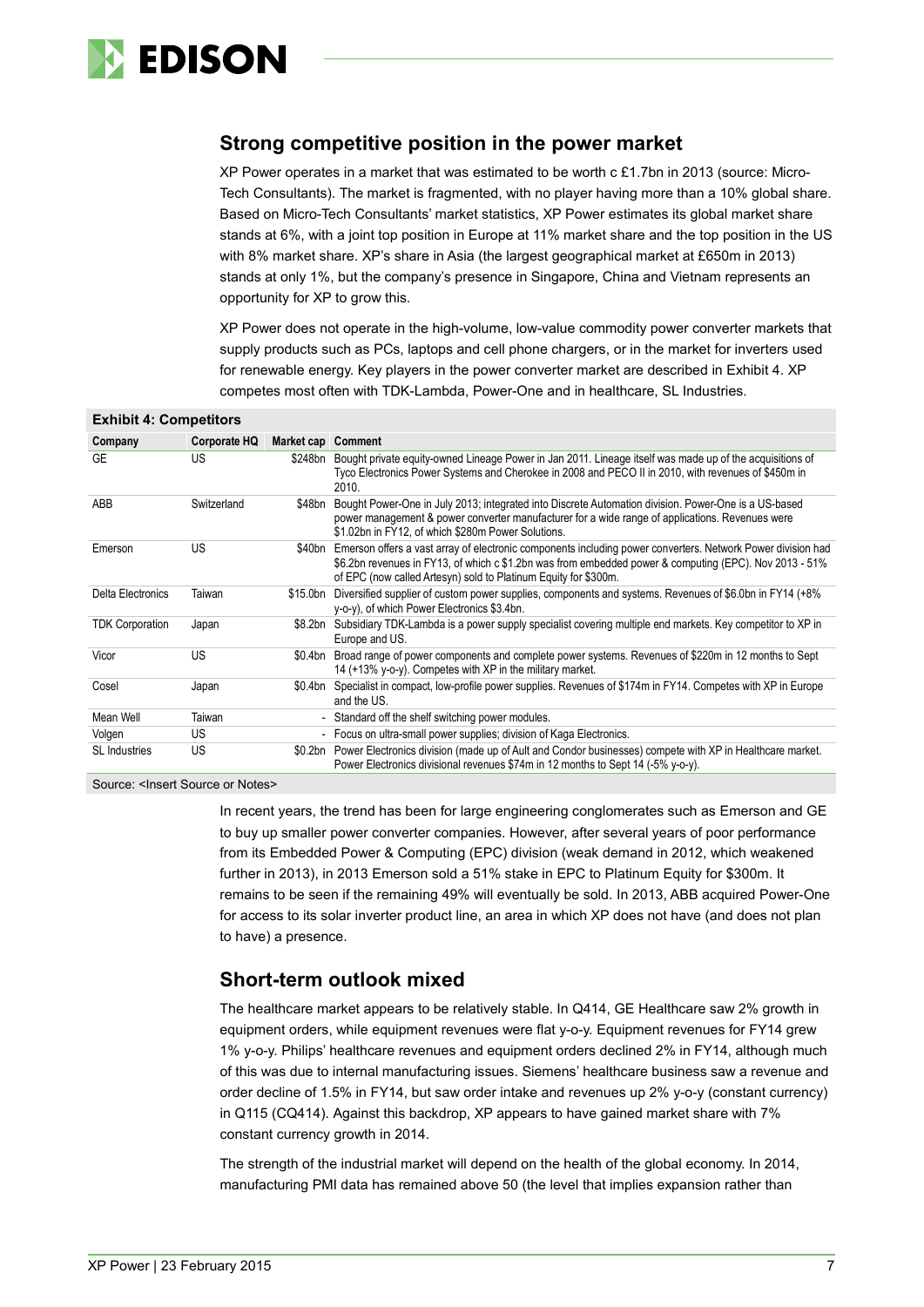

contraction) in the UK, US and eurozone, although the data have shown a slight downward trend through the year.

The technology market saw better growth in 2014. According to Gartner, global IT spending grew 1.9% in 2014, up from only 0.4% in 2013, and is forecast to show stronger growth in 2015 (+2.4%). We note that these forecasts include telecom services. Forecasts from Forrester exclude telecom services and estimate that the global technology market grew 2.4% in 2014, and will grow 4.1% in 2015 and 6.3% in 2016. SEMI estimates that the semiconductor equipment market returned to growth in 2014 (+19%) after two years of declines (-15% 2012, -13% 2013). SEMI is forecasting another strong year in 2015 (+15%) before growth levels off in 2016 (-1%).

### **Long-term growth drivers**

Key drivers of market growth include:

- The environment: legislation and consumer pressure are driving OEMs to reduce the power consumption of their products. Legislation also extends to the efficiency of power converters, driving demand for new products. XP's new products are designed to maximise efficiency – for example, the CCM250 has an efficiency of up to 95%.
- Healthcare: as the population ages, while continuing to grow overall, people are living longer with chronic diseases, driving overall healthcare spending.
- Emerging technology: alternative technologies are evolving for lighting (eg LEDs) and power generation (eg solar), which all have specific power conversion needs.
- Innovation: customers increasingly need to differentiate their products from the competition. XP's in-house design capabilities enable it to develop products for niche applications.

From a company-specific perspective, we expect the continued ramp-up of in-house manufacturing capacity to attract more blue chip customers in the technology and healthcare markets. XP's inhouse design capabilities in Asia position the company to win business from the Asian design centres of existing European and North American customers, as well as from Asian companies producing for the Asian and export markets. The increase in own-designed and own-manufactured product should continue to drive margin growth.

### **Sensitivities**

XP Power is a global electronics company supplying a broad range of end-markets. The company is not immune to economic slowdown, but diversification and the low-cost structure affords the company some earnings resilience versus competitors.

- **Economic sensitivity:** The group has cyclical exposure to global industrial, technology and healthcare markets. Therefore, any slowdown in end-demand in these markets or cutbacks in product development expenditure will have an impact on XP's revenues.
- **Order book visibility:** The group has around four months of order book visibility at any one time. However, it is essentially a tier 2 supplier to the electronics industry and still has a small proportion of distributor revenues. Therefore, visibility of customer volumes is limited and, as such, individual customer orders can be volatile.
- **Currency:** Around 70% of XP's revenues, c 90% of cost of sales and c 60% of opex, are US dollar-denominated. XP Power reports in sterling, exposing the company's results to fluctuations in the US\$/£ exchange rate. While moves in the exchange rate will have an impact on reported revenues, the overall impact of currency at the net income level is much less pronounced. XP is also exposed to fluctuations in the euro versus sterling (c 10% of revenues and c 15% of operating costs are euro-denominated). To minimise the impact, the company has hedged all of its estimated euro income in 2015.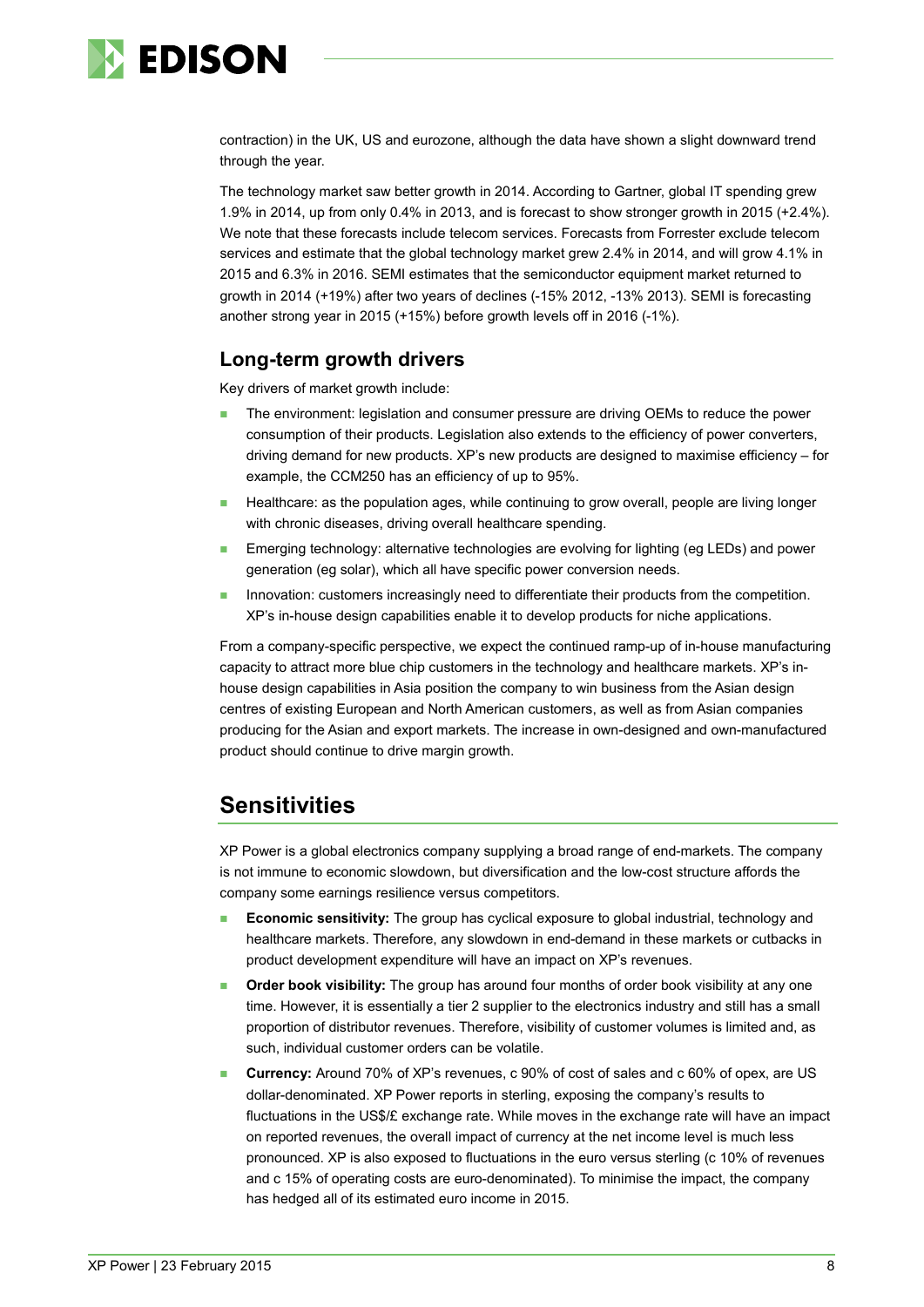

 **Large competitors:** Competition ranges from significantly larger players with big balance sheets through to smaller innovative companies. The deeper pockets of large competitors may make it more difficult for XP Power to keep pace with product development.

### **Valuation**

The stock has declined 13% over the last 12 months as the mixed economic environment prevented revenue and earnings upgrades, although we note the company achieved underlying revenue growth and grew gross and operating margins over the year. XP now trades on a P/E of 14.6x FY15e and 13.9x FY16e adjusted EPS, with a forecast dividend yield of 4.1% in FY15 and 4.2% in FY16. Competitor power converter companies are trading at around 19x FY15e EPS on EBITDA margins of 17-21% versus XP's 27.7% forecast EBITDA margin. The UK distributors are trading on c 13.5x FY15e EPS, on a c 10% EBITDA margin. Based on XP's superior margins, the company is undervalued versus peers, and is further supported by its dividend yield.

Our forecasts assume a steady increase in bookings as XP benefits from its US investment and market share wins elsewhere. Strong forecast cash generation should enable the company to invest in further growth, either through internal product development or through the bolt-on acquisitions it continues to evaluate.

### **Financials**

### **Review of FY14 results**

As previously guided, XP reported flat revenues in FY14 versus FY13, although in constant currency, the company achieved revenue growth of 5% (see Exhibit 5). Improved factory loading and the impact of the strengthening of the US dollar versus sterling drove a 50bp increase in gross margin. Operating profit increased 5%, benefiting from currency effects, to drive a 120bp increase in the operating margin. The tax rate of 19.8% was lower than our 21% estimate, resulting in a slightly higher adjusted EPS than forecast.

#### **Exhibit 5: FY14 results highlights**

| £m                           | FY <sub>13a</sub> | FY14e | FY14a | <b>Difference</b> | $Y$ -o- $Y$ |
|------------------------------|-------------------|-------|-------|-------------------|-------------|
| Revenues                     | 101.1             | 101.1 | 101.1 | 0.0%              | 0.0%        |
| Gross profit                 | 49.6              | 50.1  | 50.1  | 0.1%              | 1.0%        |
| Gross margin                 | 49.1%             | 49.5% | 49.6% |                   | 0.5%        |
| EBITDA                       | 26.0              | 27.8  | 27.6  | $(0.6\%)$         | 6.2%        |
| EBITDA margin                | 25.7%             | 27.5% | 27.3% |                   | 1.6%        |
| Adj. Operating profit        | 23.3              | 24.6  | 24.5  | $(0.3\%)$         | 5.2%        |
| adj. Operating Profit margin | 23.0%             | 24.3% | 24.2% |                   | 1.2%        |
| Adj. PBT                     | 22.9              | 24.4  | 24.3  | $(0.3\%)$         | 6.1%        |
| Adj. Net income              | 18.2              | 19.1  | 19.4  | 1.6%              | 6.6%        |
| Adj. EPS (p)                 | 95.1              | 99.8  | 101.1 | 1.3%              | 6.3%        |
| Reported EPS (p)             | 95.8              | 100.6 | 102.1 | 1.5%              | 6.5%        |
| Net cash/(debt)              | (3.5)             | 1.1   | 1.3   | 21.4%             | N/A         |

Source: XP Power, Edison Investment Research

#### **Term debt fully repaid**

XP moved to a net cash position of £1.3m from net debt of £3.5m at the end of FY13. The company made its final term debt repayment in September and does not currently need another term facility. Also in September, it renewed its working capital facility at \$15m, of which £2.5m/\$3.9m was used at the end of FY14. The facility stepped down to \$12.5m on 1 January this year and will step down to \$7.5m from 1 July 2015. This facility is priced at the Bank of Scotland base rate plus 1.75%. We believe the company would have no problem securing a term loan to fund acquisitions.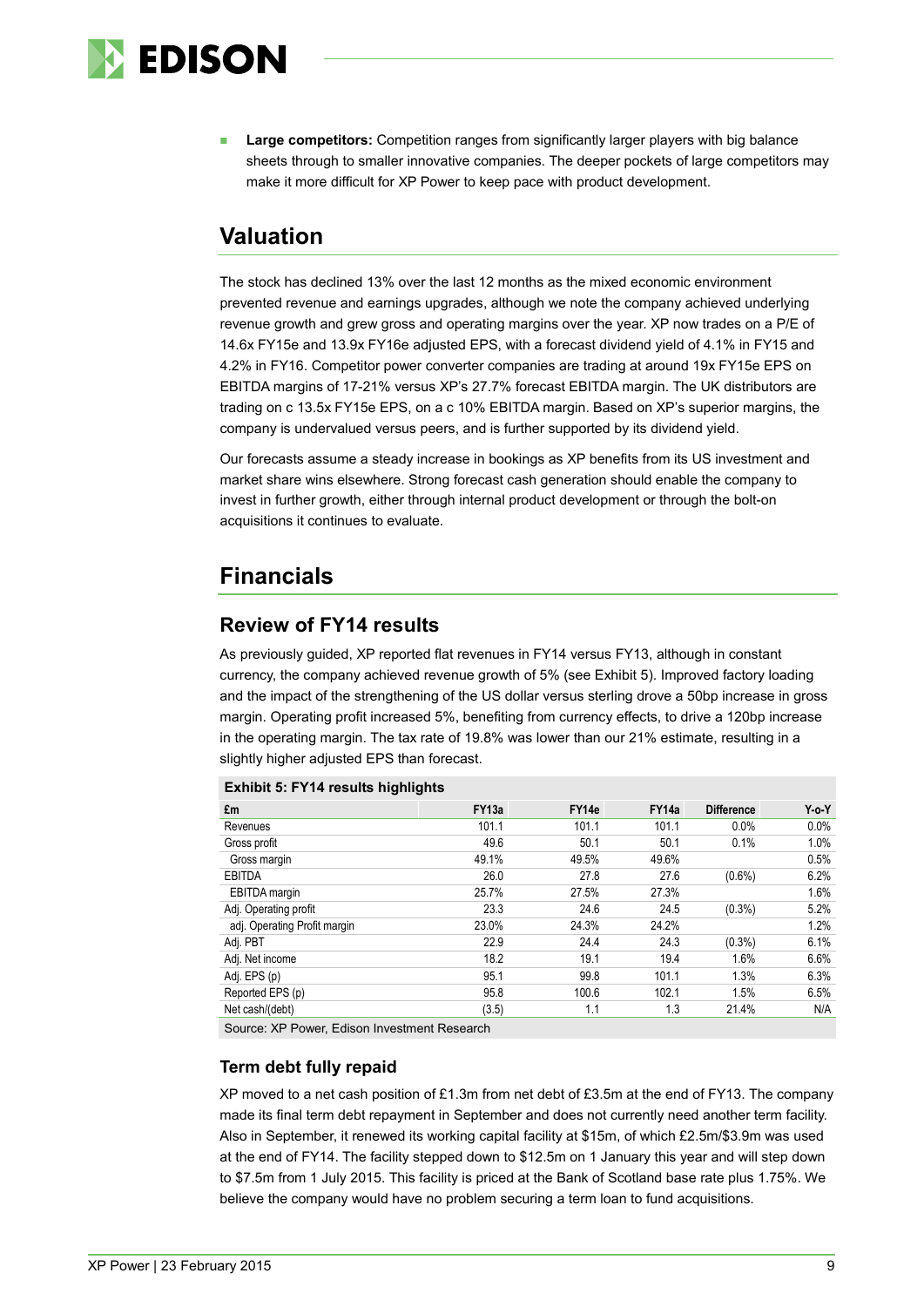

#### **Dividend growth 11% y-o-y**

XP has a policy of paying dividends quarterly. In January, the company guided that the full year dividend would be at least 60p – the final dividend of 22p has been announced, taking the full year dividend to 61p (+11% y-o-y). This represents a payout ratio of 60%; we expect the payout ratio to remain around this level in FY15 and FY16.

### **Outlook and changes to forecasts**

The company enters 2015 with a strong backlog, after receiving record orders worth £105.1m in FY14 (+1% y-o-y/+6% in constant currency). The company is seeing stronger demand in the US and Asia than in Europe, where the economic environment is more uncertain. The backlog combined with recent design wins and the stronger US dollar should drive revenue growth in FY15.

As the company sees an encouraging outlook in North America, it has decided to increase investment in the region and plans to add to the sales team (four hires) and engineering resources (five hires across power systems, firmware, value-add and R&D).

We have updated our forecasts to reflect the US/£ exchange rate year to date, using a rate of \$1.55/£ for FY15 and FY16. We forecast constant currency revenue growth of 4% in FY15 and FY16. We have factored in the increase in headcount in the US and a higher tax rate (24% in FY15/16 versus our previous forecast of 21% in FY15 and company guidance of 23-24.5%). We have increased our dividend forecast for FY15 from 63p to 64p and introduce a forecast of 65p for FY16.

| £m                           | FY15e old | FY15e new | Change    | $Y_0 Y$ | FY16e new | Yo Y   |
|------------------------------|-----------|-----------|-----------|---------|-----------|--------|
| Revenues                     | 107.6     | 111.8     | 4.0%      | 10.6%   | 116.6     | 4.2%   |
| Gross profit                 | 53.3      | 55.7      | 4.5%      | 11.2%   | 58.2      | 4.5%   |
| Gross margin                 | 49.6%     | 49.8%     |           | 0.3%    | 49.9%     | 0.1%   |
| <b>EBITDA</b>                | 29.9      | 30.9      | 3.4%      | 12.1%   | 32.5      | 4.9%   |
| EBITDA margin                | 27.8%     | 27.7%     |           | 0.4%    | 27.9%     | 0.2%   |
| Adj. Operating profit        | 26.6      | 27.2      | 2.2%      | 11.0%   | 28.5      | 4.9%   |
| adj. operating profit margin | 24.8%     | 24.3%     |           | 0.1%    | 24.5%     | 0.1%   |
| Adj. PBT                     | 26.5      | 27.1      | 2.2%      | 11.5%   | 28.4      | 4.9%   |
| Adj. Net income              | 20.8      | 20.4      | $(1.7\%)$ | 5.1%    | 21.4      | 4.9%   |
| Adj. EPS (p)                 | 108.5     | 106.3     | $(2.0\%)$ | 5.2%    | 111.6     | 4.9%   |
| Reported EPS (p)             | 109.3     | 107.5     | $(1.7\%)$ | 5.2%    | 112.8     | 4.9%   |
| Net cash                     | 8.4       | 7.0       | (17.5%)   | 434.8%  | 14.5      | 108.6% |

#### **Exhibit 6: Changes to estimates**

Source: Edison Investment Research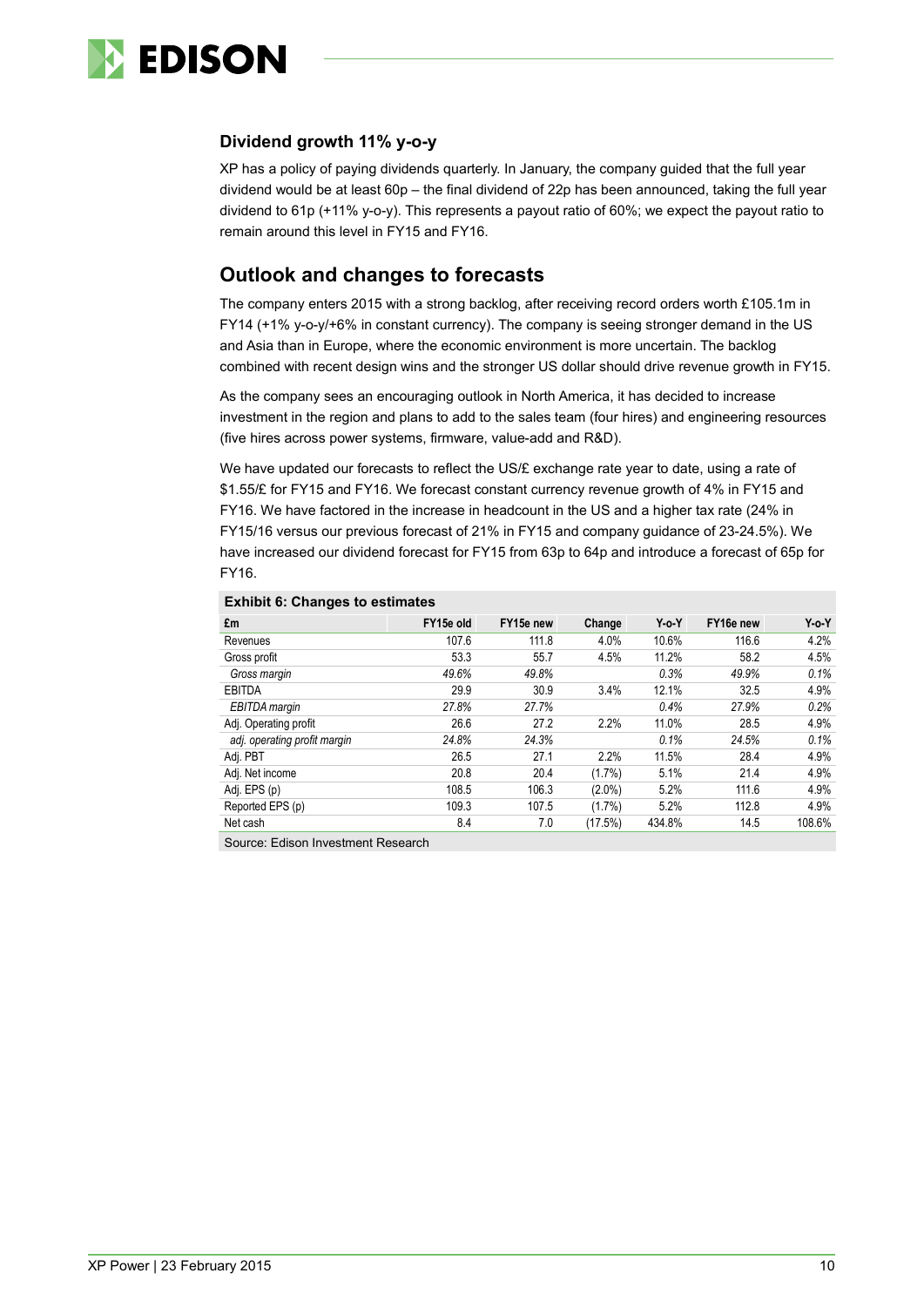

#### **Exhibit 7: Financial summary**

|                                                     | 2011<br>£m     | 2012           | 2013            | 2014            | 2015e          | 2016e          |
|-----------------------------------------------------|----------------|----------------|-----------------|-----------------|----------------|----------------|
| Year end 31 December                                | <b>IFRS</b>    | <b>IFRS</b>    | <b>IFRS</b>     | <b>IFRS</b>     | <b>IFRS</b>    | <b>IFRS</b>    |
| <b>PROFIT &amp; LOSS</b>                            |                |                |                 |                 |                |                |
| Revenue<br>Cost of Sales                            | 103.6          | 93.9           | 101.1<br>(51.5) | 101.1<br>(51.0) | 111.8          | 116.6          |
| <b>Gross Profit</b>                                 | (52.7)<br>50.9 | (49.0)<br>44.9 | 49.6            | 50.1            | (56.1)<br>55.7 | (58.4)<br>58.2 |
| <b>EBITDA</b>                                       | 27.5           | 23.3           | 26.0            | 27.6            | 30.9           | 32.5           |
| Operating Profit (before am. acq. Intang & except.) | 25.3           | 21.0           | 23.3            | 24.5            | 27.2           | 28.5           |
| Amortisation of acquired intangibles                | 0.0            | 0.0            | 0.0             | 0.0             | 0.0            | 0.0            |
| Exceptionals                                        | 0.0            | 0.0            | 0.0             | 0.0             | 0.0            | 0.0            |
| Other                                               | 0.0            | 0.0            | 0.0             | 0.0             | 0.0            | 0.0            |
| <b>Operating Profit</b>                             | 25.3           | 21.0           | 23.3            | 24.5            | 27.2           | 28.5           |
| Net Interest                                        | (1.0)          | (0.8)          | (0.4)           | (0.2)           | (0.1)          | (0.1)          |
| Profit Before Tax (norm)                            | 24.3           | 20.2           | 22.9            | 24.3            | 27.1           | 28.4           |
| Profit Before Tax (FRS 3)                           | 24.3           | 20.2           | 22.9            | 24.3            | 27.1           | 28.4           |
| Tax                                                 | (3.6)          | (4.5)          | (4.5)           | (4.8)           | (6.5)          | (6.8)          |
| Profit After Tax (norm)                             | 20.7           | 15.7           | 18.4            | 19.5            | 20.6           | 21.6           |
| Profit After Tax (FRS 3)                            | 20.7           | 15.7           | 18.4            | 19.5            | 20.6           | 21.6           |
| Average Number of Shares Outstanding (m)            | 18.9           | 19.0           | 19.0            | 19.0            | 19.0           | 19.0           |
| EPS - normalised (p)                                | 107.1          | 81.7           | 95.8            | 102.1           | 107.5          | 112.8          |
| EPS - normalised fully diluted (p)                  | 106.4          | 81.3           | 95.1            | 101.1           | 106.3          | 111.6          |
| EPS - FRS 3 (p)                                     | 107.1<br>45.0  | 81.7<br>50.0   | 95.8<br>55.0    | 102.1<br>61.0   | 107.5<br>64.0  | 112.8<br>65.0  |
| Dividend per share (p)                              |                |                |                 |                 |                |                |
| Gross Margin (%)                                    | 49.1           | 47.8           | 49.1            | 49.6            | 49.8           | 49.9           |
| EBITDA Margin (%)                                   | 26.5           | 24.8           | 25.7            | 27.3            | 27.7           | 27.9           |
| Operating Margin (before GW and except.) (%)        | 24.4           | 22.4           | 23.0            | 24.2            | 24.3           | 24.5           |
| <b>BALANCE SHEET</b>                                |                |                |                 |                 |                |                |
| <b>Fixed Assets</b>                                 | 52.7           | 52.8           | 53.3            | 56.1            | 57.2           | 58.1           |
| Intangible Assets                                   | 37.7           | 38.1           | 39.1            | 40.5<br>14.4    | 41.4           | 42.2           |
| <b>Tangible Assets</b><br>Investment in associates  | 12.9<br>2.1    | 13.2<br>1.5    | 12.7<br>1.5     | 1.2             | 14.6<br>1.2    | 14.8<br>1.2    |
| <b>Current Assets</b>                               | 46.9           | 39.3           | 42.2            | 47.0            | 54.8           | 63.6           |
| <b>Stocks</b>                                       | 22.0           | 19.8           | 20.4            | 25.2            | 26.7           | 27.1           |
| Debtors                                             | 16.0           | 14.2           | 15.4            | 16.0            | 17.7           | 18.4           |
| Cash                                                | 6.3            | 4.1            | 5.0             | 3.8             | 8.5            | 16.0           |
| Other                                               | 2.6            | 1.2            | 1.4             | 2.0             | 2.0            | 2.0            |
| <b>Current Liabilities</b>                          | (28.2)         | (20.2)         | (22.4)          | (18.6)          | (19.1)         | (19.8)         |
| Creditors                                           | (14.8)         | (12.9)         | (13.9)          | (16.1)          | (17.6)         | (18.3)         |
| Short term borrowings                               | (13.4)         | (7.3)          | (8.5)           | (2.5)           | (1.5)          | (1.5)          |
| Long Term Liabilities                               | (15.6)         | (10.6)         | (3.7)           | (4.2)           | (4.2)          | (4.2)          |
| Long term borrowings                                | (11.5)         | (7.4)          | 0.0             | 0.0             | 0.0            | 0.0            |
| Other long term liabilities<br><b>Net Assets</b>    | (4.1)<br>55.8  | (3.2)<br>61.3  | (3.7)<br>69.4   | (4.2)<br>80.3   | (4.2)<br>88.6  | (4.2)<br>97.7  |
|                                                     |                |                |                 |                 |                |                |
| <b>CASH FLOW</b>                                    |                |                |                 |                 |                |                |
| <b>Operating Cash Flow</b><br>Net Interest          | 21.2<br>(0.8)  | 27.9<br>(0.5)  | 25.2<br>(0.3)   | 25.4<br>(0.1)   | 29.3<br>(0.1)  | 31.9           |
| Tax                                                 | (5.0)          | (4.3)          | (5.0)           | (3.6)           | (6.5)          | (0.1)<br>(6.8) |
| Capex                                               | (7.7)          | (4.7)          | (3.2)           | (5.8)           | (4.9)          | (4.9)          |
| Acquisitions/disposals                              | (0.1)          | (1.6)          | 0.1             | 0.1             | 0.0            | 0.0            |
| Financing                                           | (0.8)          | (0.5)          | 0.1             | (0.2)           | 0.0            | 0.0            |
| Dividends                                           | (7.8)          | (9.1)          | (10.1)          | (11.0)          | (12.2)         | (12.5)         |
| Other                                               | 0.8            | 0.5            | 0.2             | 0.1             | (0.0)          | 0.0            |
| Net Cash Flow                                       | (0.2)          | 7.7            | 7.0             | 4.9             | 5.7            | 7.6            |
| Opening net debt/(cash)                             | 18.4           | 18.6           | 10.6            | 3.5             | (1.3)          | (7.0)          |
| HP finance leases initiated                         | 0.0            | 0.0            | 0.0             | 0.0             | 0.0            | 0.0            |
| Other                                               | (0.0)          | 0.3            | 0.1             | (0.1)           | 0.0            | 0.0            |
| Closing net debt/(cash)                             | 18.6           | 10.6           | 3.5             | (1.3)           | (7.0)          | (14.5)         |

Source: XP Power, Edison Investment Research